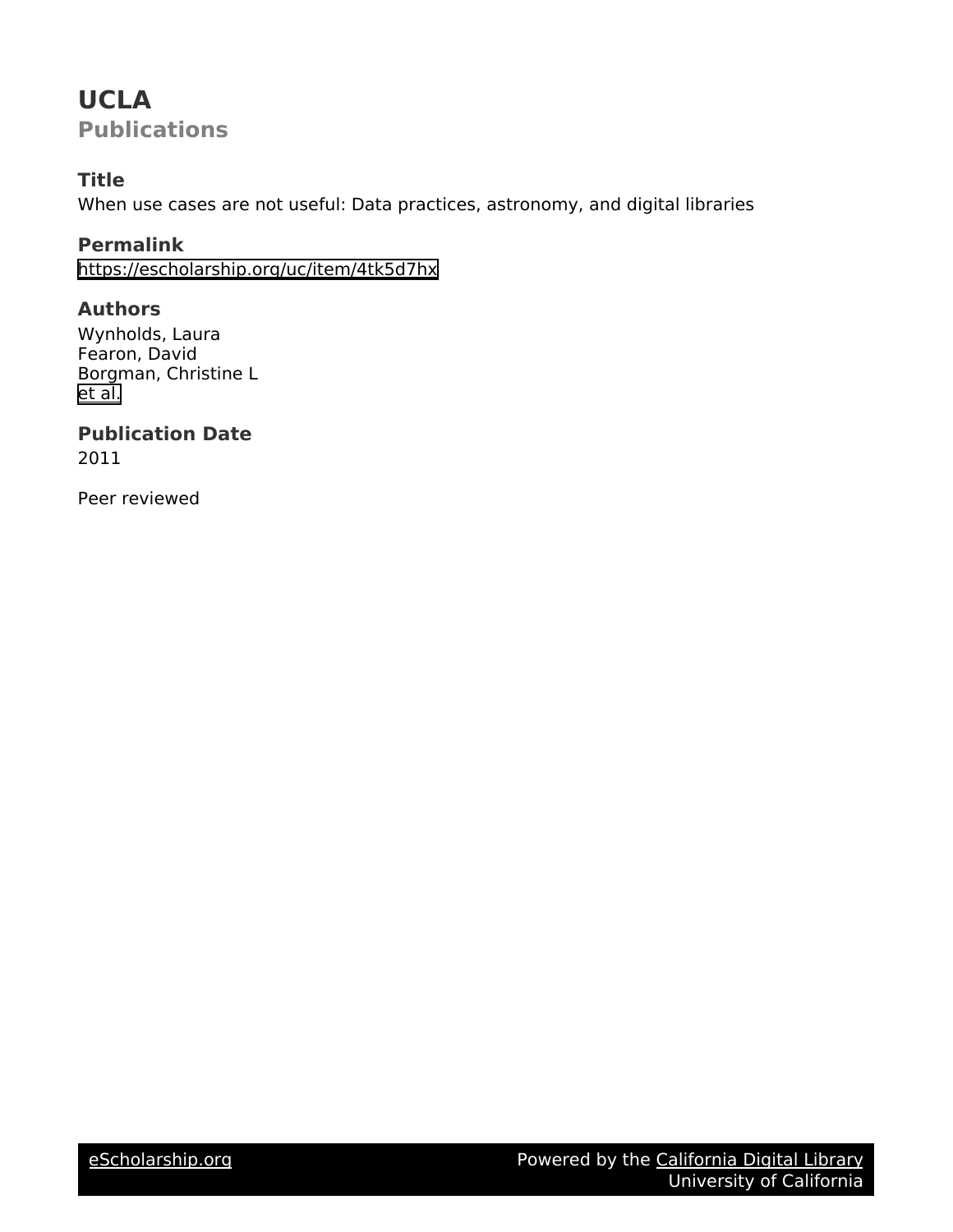# **When Use Cases Are Not Useful: Data Practices, Astronomy, and Digital Libraries**

Laura Wynholds Information Studies University of California Los Angeles wynholds@ucla.edu David S. Fearon Jr Information Studies University of California Los Angeles dfearon@ucla.edu borgman@gseis.ucla.edu traweek@history.ucla.edu Christine L. Borgman Information Studies University of California Los Angeles Sharon Traweek Women's Studies University of California Los Angeles

#### **ABSTRACT**

As science becomes more dependent upon digital data, the need for data curation and for data digital libraries becomes more urgent. Questions remain about what researchers consider to be their data, their criteria for selecting and trusting data, and their orientation to data challenges. This paper reports findings from the first 18 months of research on astronomy data practices from the Data Conservancy. Initial findings suggest that issues for data production, use, preservation, and sharing revolve around factors that rarely are accommodated in use cases for digital library system design including trust in data, funding structures, communication channels, and perceptions of scientific value.

#### **Categories and Subject Descriptors**

H.3.7 [**Information Storage and Retrieval**]: Digital Libraries – *collection, standards, user issues.*

#### **General Terms**

Management, Design, Human Factors, Standardization.

#### **Keywords**

Scientific data practices, digital data curation, astronomy, information behavior, user-centered design, ethnography, science & technology studies, data repositories, collaboration.

#### **1. INTRODUCTION**

As science becomes more dependent upon digital data, the need for data curation and for data digital libraries becomes more urgent [8]. We lack institutions and practices for access to research data that are comparable to the roles served by libraries and publishers for access to publications [2]. The endeavor to build infrastructure for observational scientific data has been fraught with unanswered questions regarding data granularity, data structures, definitions of data, and functions of data. On the other hand, digital libraries "hold the potential to move beyond merely disseminating resources toward creating environments that support the analysis required to understand them" [1].

In 2007, the National Science Foundation (NSF) established the DataNet Initiative, which in 2009 funded two major grants, (i) the Data Conservancy (DC), based at Johns Hopkins University, and (ii) DataONE, based at the University of New Mexico. The Data Conservancy, comprised of interdisciplinary teams at a dozen institutions, approaches data practices via a shared vision of science data curation, as "not an end, but rather a means to collect, organize, validate, and preserve data to address the grand research challenges that face society" [7]. The communities under study

*JCDL'11*, June 13-17, 2011, Ottowa, Canada.

Copyright 2011 ACM 978-1-4503-0744-4/11/06...\$10.00.

are astronomy (led by the UCLA team), life sciences (led by the University of Illinois team), and earth sciences (led by the team at the National Center for Atmospheric Research). The three teams inform the design decisions for a fourth team building data repository tools and applications.

The UCLA team approaches astronomy with three questions, (i) what are the data management, curation, and sharing practices of this community, (ii) who uses what data when, with whom, and why, and (iii) what data are most important to curate, how, and for whom? While focusing on communities around major sky surveys, we are investigating what these communities consider to be their data, their criteria for selection, their criteria for trust, the data problems they currently face, and the data problems they have resolved. We consider these elements to be crucial for efficient system design and for the creation of services for sustainable digital collections. Our initial findings suggest that issues for data production, use, preservation, and sharing revolve around the sources of data and the integration of data sources into knowledge discovery tools. We identified a broad range of concerns for data curation, access, and management. These vary widely by factors that rarely are considered in digital library system design: trust in data, funding sources, communication channels, and perception of scientific contributions.

#### **2. LITERATURE REVIEW**

#### **2.1 Astronomy Data Practices**

Over the last three decades, the volume of data produced by astronomical observatories and telescopes has grown by several orders of magnitude, from gigabyte scale in the 1990s to terabyte scale in the 2000s to petabyte scales today. In this context, the astronomy research community has developed networked databases, remote access capabilities to guide instruments – both ground- and space-based – and funding structures – both public and private to support terabyte and petabyte scale digital infrastructures [6]. Many of these data-intensive projects have pushed the technical limits of computing and of database design [8]. The investment in terabyte and petabyte scale projects has resulted in fewer small research projects and more collaborative efforts, many of which are international. However, while the large and technically challenging projects tend to dominate the limelight, astronomers also conduct smaller-scale investigations with more limited data collection and reuse of data from other projects, such as sky surveys.

NASA provides access to current and historical project data via a handful of dedicated data centers, which include the High Energy Astrophysics Science Archive Research Center (HEASARC), the Space Telescope Science Institute (STScI), and the Infrared Processing and Analysis Center (IPAC). Many ground-based observatories, especially those with public funding, also provide online access to datasets, such as the National Radio Astronomy

Permission to make digital or hard copies of all or part of this work for personal or classroom use is granted without fee provided that copies are not made or distributed for profit or commercial advantage and that copies bear this notice and the full citation on the first page. To copy otherwise, or republish, to post on servers or to redistribute to lists, requires prior specific permission and/or a fee.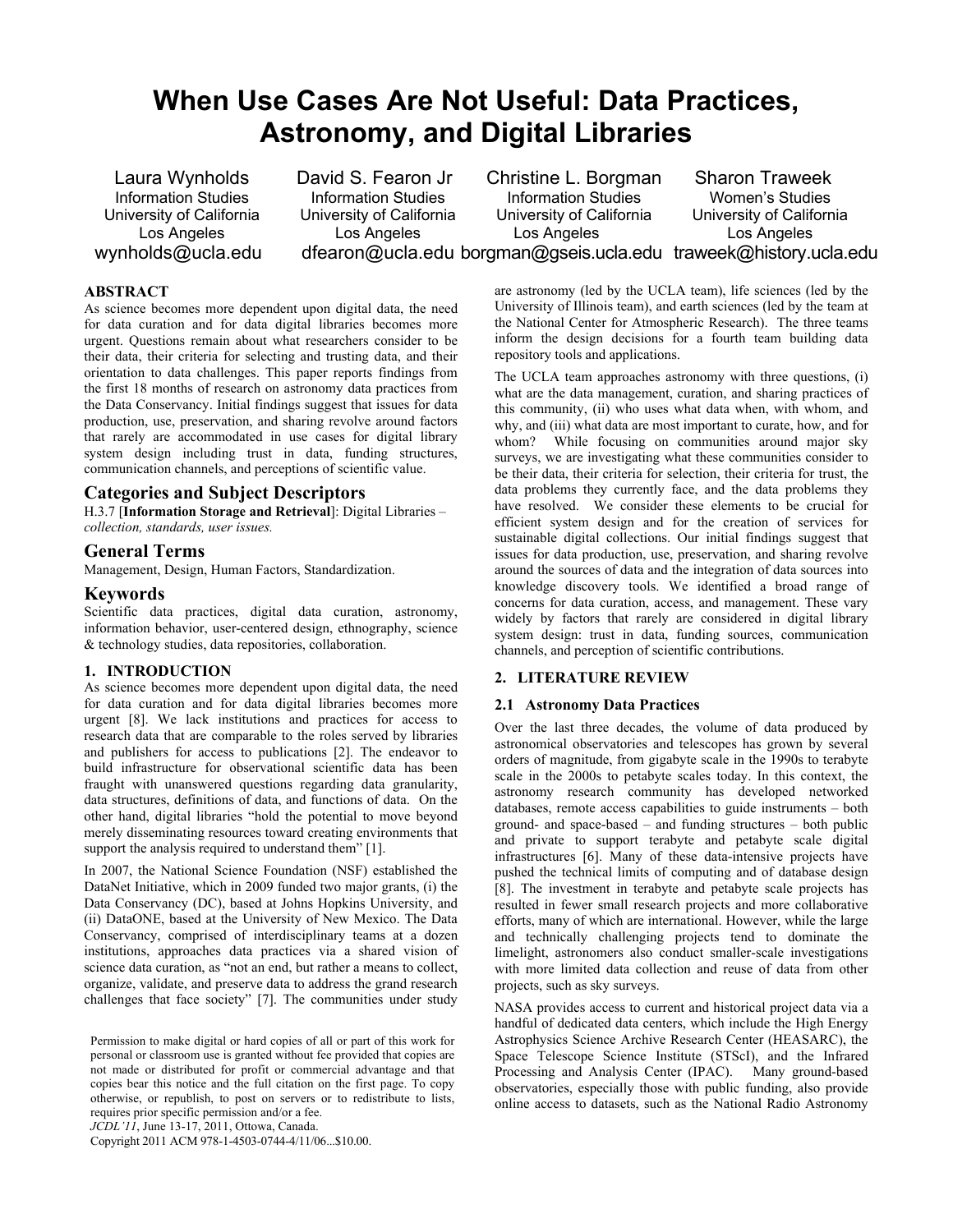Observatory and the National Optical Astronomy Observatory Science Archive. With a variety of significant archives and the integration efforts of Virtual Observatory (VO) projects, astronomy is ahead of many fields by having hundreds of terabytes of data in standardized, queryable form [5].

#### **2.2 Design Approaches for Data Infrastructure**

Historically, software design processes, such as the waterfall model tend to assume that tasks are concrete and workflows are well understood. Use cases are a well-established method for generating system design requirements [4]. However, use cases are most effective in situations where the practices are relatively homogeneous and where the contexts of use can be identified and documented clearly [10]. The risks in the use case approach lie in the complexity of the task of establishing goals for system design. An aphorism of the design process is that most of the mistakes are made on the first day, by choosing the wrong problem to address. The further into the design process those problems are identified, the more expensive and difficult they are to address.

The design of repositories to support discovery with scientific data requires the expertise of computer science, information studies, and science and technology studies. The NSF DataNet solicitation envisions the broadening of infrastructure for data access and integration making possible new kinds of science. Achieving this goal, however, raises formidable questions and presents significant design challenges for data infrastructure, including the heterogeneity of data as a concept [11], the heterogeneity of data use [9], and the heterogeneity of approaches to data in scholarly publishing systems [3].

If we are to understand who uses what data, for what purposes and why, then understanding the dimensions that contribute to decisions of use and purpose is essential. Factors identified in the literature that influence use include tacit knowledge, source, intended audience, trust, reliability, validity, technological dependencies, description and documentation, as well as how they change [9,12]. Each of these aspects presents significant complexity for system design.

#### **3. METHODS**

Results reported here are based on two rounds of data practices interviews conducted between February and August 2010, plus follow-up interviews with key informants. The recorded interviews total 32 sessions ranging from 50 minutes to 2 hours and average an hour in length. Several additional half-day sessions provided feedback on our approach and preliminary findings. The 32 interviews represent 27 individuals across 9 institutions, predominantly in the western US. Questions with our interviewees included their type of research, participation in sky survey projects, data challenges, conceptions of data, data sources, data analysis tools, walk-throughs, end of project curation, and funding structures for data. We built the initial contact list from a bibliographic search of researchers in the western US who had worked with the SDSS dataset, and expanded our sample based on recommendations from key informants to establish a mix of subjects at different career stages and types of astronomy. Interview subjects were selected from major research projects and from small, independent projects.

While the initial set of interviews is limited in scope, we believe the richness of the subject pool yielded sufficient breadth for contextualizing the research domain. The participants represented a spectrum of astronomy domains from radio astronomy, star formation studies of microwaves, planet detection in infrared, visible spectrum sky surveys of supernovae, galaxy evolution

through x-rays, gamma ray bursts, and dark matter detection. Several of the astronomers work primarily with space-based instruments, and some primarily with simulation models. Overall, our sample exhibited a mix of astronomy data types, practices, and research goals.

#### **4. FINDINGS**

We encountered broad differences in data use, curation practices, and requirements between projects, data centers, academic collaborations, and domains of research. We have begun to identify ways that our studies of the data practices of astronomy can inform technology design for the Data Conservancy. The reflexive and iterative processes of research and development are expected to inform each other throughout this five-year project. Among the activities of Data Conservancy teams is to develop a collection policy that will aid in the selection of data to archive. Based on contexts described above, we identified five major factors that impact the use and usability of astronomy data.

#### **4.1 Trust In Sources**

Astronomers make significant distinctions between data products in terms of trust. Underlying the notion of trust are concerns about the adequacy of documentation, how the data were processed, and the expertise and the reputation of the researchers who produced the data. Established data projects, such as the Sloan Digital Sky Survey (SDSS) or the Hubble Space Telescope (HST), represent extensively tested, vetted, and publicly reviewed data products. These sources are seen as valid, accurate, well documented, and trustworthy. Even astronomers who did not use Sloan data spoke highly of its quality and reliability. Another astronomer commented about a NASA mission: "The other great thing about [these data] is that it was so well calibrated. They really worked on it…you could trust the calibration."

Many of the astronomers interviewed were reluctant to use data that did not come from thoroughly tested, reliable sources. One astronomer stated she knew personally whom to trust her field, saying "the further you are from that expert, the less trust." She drew upon her own expertise to assess whether the work "seems right." Another astronomer explained "Even defining what is the most basic thing, like what's the flux coming from a galaxy?...there are tens or hundreds of ways to do that. And if you don't know what you're looking at, you cannot do precision work." Several of the astronomers interviewed referred to data that had passed through the hands of other researchers as *secondary data products*: personal datasets created from trusted sources, such as NASA, SDSS, or Hubble. The reticence to trust non-vetted projects raises significant questions about archiving of secondary data products.

Even with trusted data sources, observations from astronomical instruments are handled with a constant awareness of the limitations of their evidential value. The astronomers were wary of the dangers of treating the data as given or as an aggregation of facts rather than as the output of complex observational instruments. To generate an image, for example, a series of interdependent assertions are made about the hardware and physical principles from which raw data are derived, such as the sensor temperature and its responsiveness at that temperature to different wavelengths. Astronomers were intimately familiar with the datasets and complex data processing environments they used, representing a deep investment in understanding the constraints and technical context of the data. Correspondingly, astronomers were reluctant to use datasets for which they lack prerequisite expertise. Staff astronomers at NASA archives respond to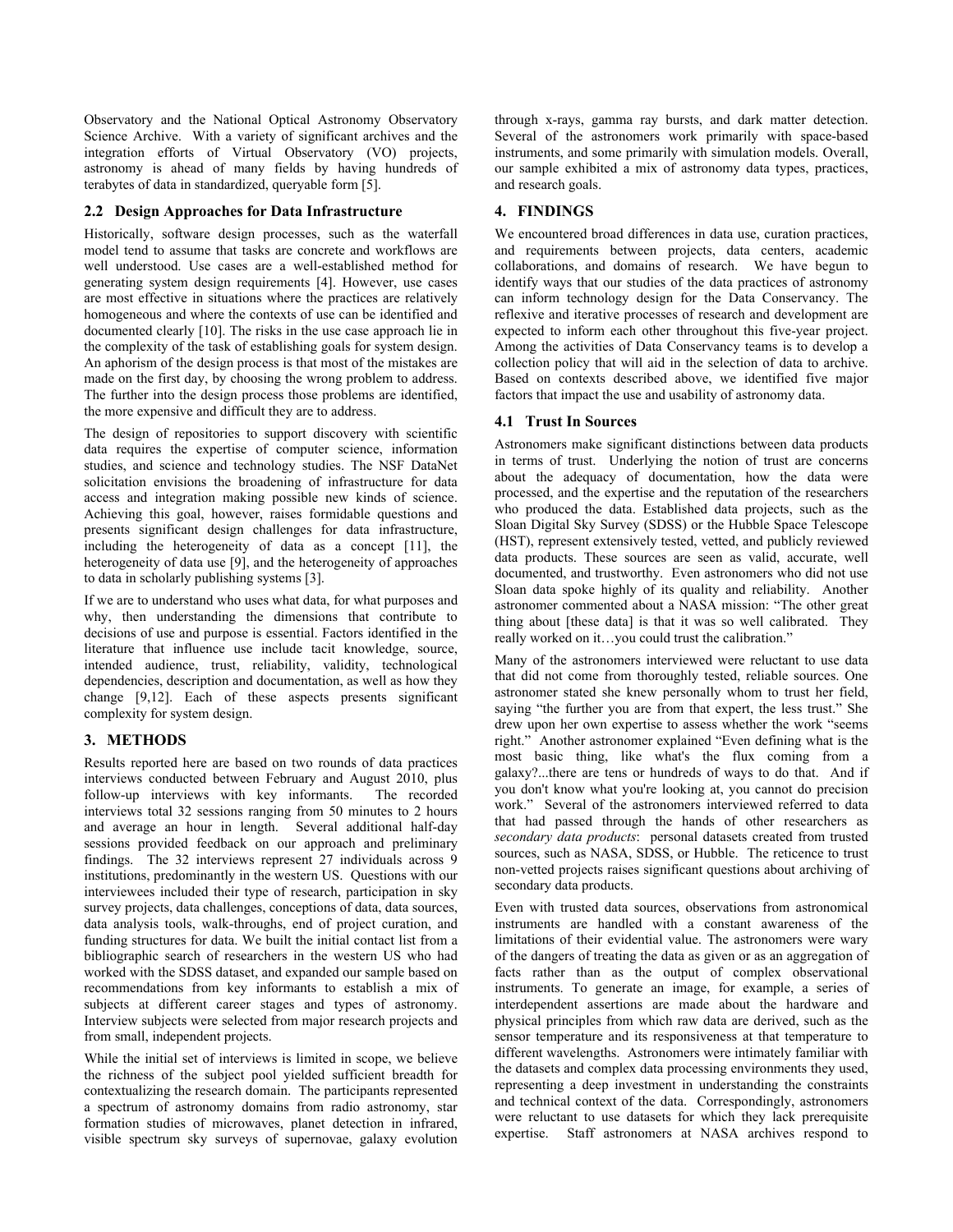scientific and technical queries about these data. Considerable human expertise, both technical and scientific, is required to support active use of these science data archives.

#### **4.2 Funding and Curation Environments**

The methods and degree of data preservation in astronomy vary widely, with significant differences based on funding source, project size, and type of instruments. NASA funds the preservation of space-based missions through its Science Archive Centers. Ground-based observatories preserve data, but the extent of their curation efforts for long-term access varies, with more extensive archiving by well-funded projects such as the National Radio Astronomy Observatory. According to one radio astronomer, a significant portion of historical data in his field is stuck on magnetic tapes, inaccessible to others, and dependent on the supercomputing center where it resides. Research projects of individual astronomers and small teams present a different type of data preservation challenge. Individuals or small groups may draw their data from the archives of large projects or may collect their own observations on various instruments. In either case their resulting analyses and datasets are secondary sources that may be worthy of archiving. Astronomers reported varying practices for preserving these types of data, usually storing only what they expected to use in the future. None reported having preservation resources for their work outside their group of collaborators.

#### **4.3 The Burden of Documentation**

Data products in astronomy are the result of complex data transformations requiring significant expertise and judgment on the part of the researcher. Documenting datasets can be especially challenging: "whenever you have not generated the data, then the documentation must be incredibly detailed and incredibly well thought through. Because if I produced the data, then I know exactly what's happening, but if somebody else did, it's so easy to miss essential details or misinterpret things."

Many astronomers considered it easier to duplicate the original data manipulations than to follow the opaque footsteps of a third party. They were equally hesitant to share their own derivative data products openly, citing the amount of work required to create adequate documentation or expressing concerns that data could be misused or misinterpreted, due to an inadequate understanding of the operating constraints. Rather than consulting documentation, several astronomers reported being contacted by researchers with questions about working with their data. They also reported interacting directly with the researchers whose data they wanted to acquire and understand. An astronomer commented, "I will basically be emailing somebody and saying, 'Hey you, you made this measurement. Can you send me the numbers from this figure so that I can plot them on my figure of my predictions and see how they match up?'"

Astronomers reported few incentives to document data adequately for sharing. Similarly, the lack of documentation and the amount of work required to retrace steps were significant disincentives to reusing others' data.

#### **4.4 Appraising Value**

Use is a central feature for value; astronomers tend to evaluate and select data for preservation based on anticipated use. Being "useful" expresses a challenge in evaluating scientific value to a community of users. Assessing that value, however, is a nontrivial matter, both for technical and social reasons. For example, the STSci archived the Palomar Sky Survey for its value as a historical and navigational reference. Other groups digitized the Survey's photographic plate collection. On the other hand, a prominent astronomer questioned the value of digitizing historical plates: "[W]ith modern equipment you can have much higher precision … you're better off just taking new data over short-term baseline and be done with it." Such disputes point to astronomy's competing interests in preserving data with immediate utility, not just an historical legacy.

For many astronomy data collections the future use and value are difficult to anticipate. As an example, one astronomer reported on his research group's unanticipated use of the Hubble Space Telescope archive for evidence of cosmic strings. Their group searched the entire archive, building a sophisticated algorithm for searching empty spaces in images taken for other purposes to find faint images of the phenomena, as they could occur in any random direction. They did not find the strings, but the search suggested an upper limit for cosmic string mass, and contributed a new data mining method to the community.

The NASA data center managers occasionally incorporate catalogs from individual researchers, primarily those regarded by the field to be of general reference use. One of the data center managers explained: "So not only do we serve what's using the [space telescope] archive itself, we serve these higher level science products from these particular teams" choosing "secondary datasets that will be useful to people studying those primary things."

#### **4.5 Interoperability and Integrating Multiple Sources**

Among the astronomers we interviewed, nearly all drew observations about target objects from multiple sources of data. Their purposes included (i) finding corroborative information about target objects or phenomena from other sources, such as positions or light intensities, or modelers matching simulations to observational benchmarks for modeling, (ii) making new discoveries within existing archived collections, and (iii) making discoveries by compiling and mining data from multiple instruments and inter-connected archives. This practice adds a layer of complexity, both to the evaluation for use, but also for tracing the provenance of sources for secondary data. An astronomer studying the orbits of stars around black holes, for example, used "both ground-based optical telescopes and radio telescopes, as well as space-based telescopes.…So a lot of my research does indeed involve digesting the data that comes from all those telescopes and working with it closely."

One of the NASA data archive managers explained integration among their archives: "this is like combining data from two very different observatories…to do that properly you have to understand a lot about the properties of each of the two telescopes and that information is within [the archive]…think of it as a virtual observatory within just [one wavelength] and then you encapsulate that and you go to the next level by combining it with the x-rays and the their optimums." Interconnection is not merely linking database queries, but facilitating science and knowledge discovery within multiple data types and formats that correspond to multiple wavelengths and features of astronomical phenomena and to varying conditions of the instruments that capture them.

Astronomers reported that poor interoperability among archives and a steep learning curve for integrating sources presented both a challenge and a liability. As one data manager explained, "you risk having people grab data from these distributed archives and not really understand the data." Researchers may draw incorrect inferences from merged data. "I think there actually are papers that are having that problem now." The NASA data centers